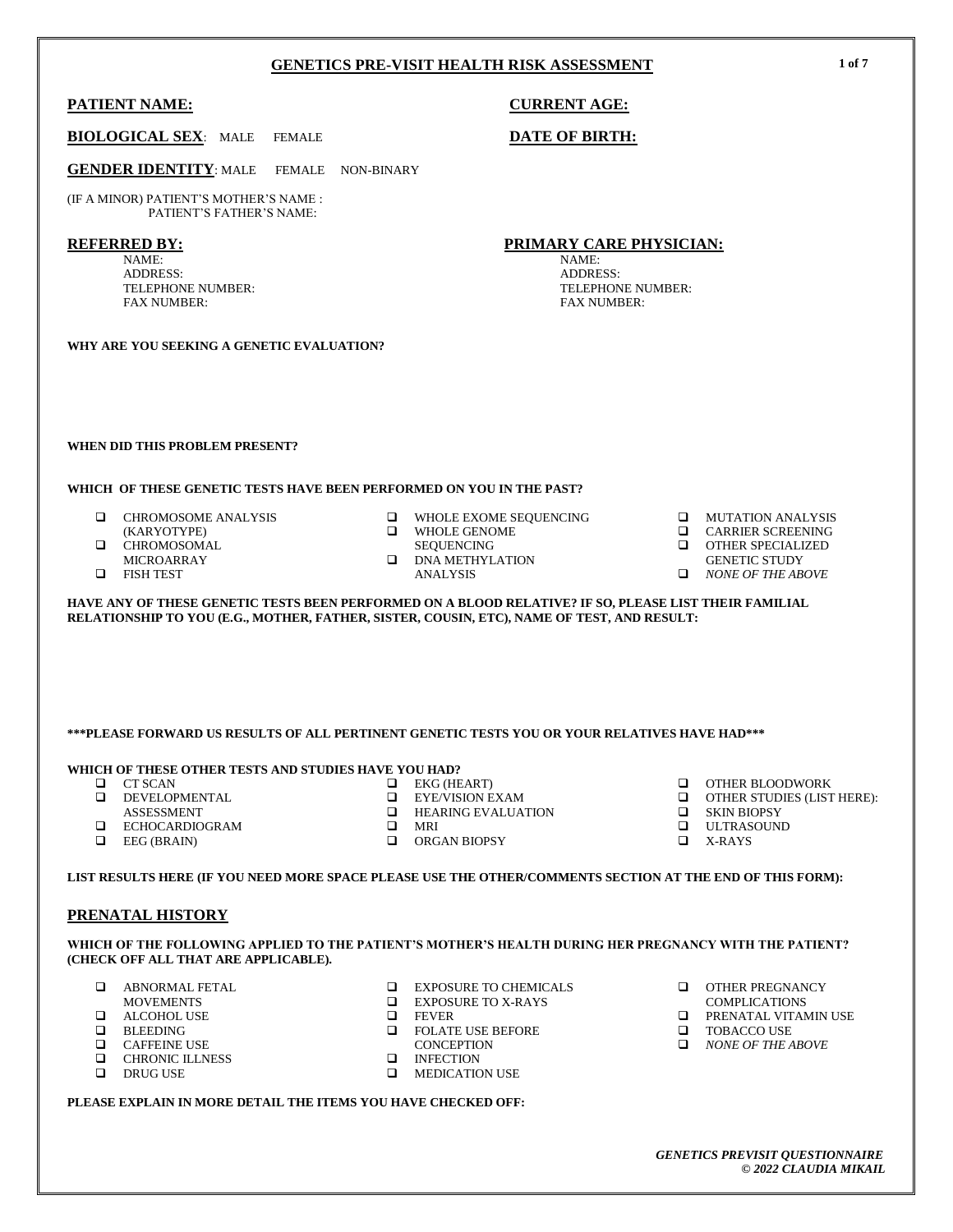| WHAT PRENATAL TESTING WAS PERFORMED DURING THE PREGNANCY?                                              |                                              |                              |                  |                                                    |
|--------------------------------------------------------------------------------------------------------|----------------------------------------------|------------------------------|------------------|----------------------------------------------------|
| $\Box$<br>AFP (OR TRIPLE SCREEN)<br>□<br><b>AMNIOCENTESIS</b>                                          | <b>Q</b> CHORIONIC VILLUS<br>SAMPLING (CVS)  |                              | ▫<br>$\Box$      | <b>ULTRASOUND</b><br>OTHER:                        |
|                                                                                                        | <b>Q</b> GLUCOSE (SUGAR) TEST                |                              |                  |                                                    |
| PLEASE DESCRIBE ANY ABNORMAL RESULTS:                                                                  |                                              |                              |                  |                                                    |
|                                                                                                        |                                              |                              |                  |                                                    |
| <b>BIRTH HISTORY</b>                                                                                   |                                              |                              |                  |                                                    |
| <b>WAS THE PATIENT BORN:</b>                                                                           |                                              |                              |                  |                                                    |
| <b>Q</b> FULL-TERM                                                                                     |                                              | □                            |                  | PREMATURELY (NUMBER OF WEEKS: _________)           |
| <b>MODE OF DELIVERY:</b>                                                                               |                                              |                              |                  |                                                    |
| $\Box$ VAGINAL<br>PRESENTATION:                                                                        |                                              | □                            |                  |                                                    |
| <b>EXAMPLE HEAD FIRST</b>                                                                              |                                              | □<br>OTHER:                  |                  |                                                    |
| <b>BOTTOM FIRST</b><br>□                                                                               |                                              |                              |                  |                                                    |
| <b>BIRTH WEIGHT:</b>                                                                                   | <b>BIRTH LENGTH:</b>                         | <b>HEAD CIRCUMFERENCE:</b>   |                  |                                                    |
| AT WHICH HOSPITAL (NAME, LOCATION, COUNTRY)?                                                           |                                              |                              |                  |                                                    |
| APGAR SCORES, IF KNOWN:                                                                                |                                              |                              |                  |                                                    |
| BIRTH COMPLICATIONS, IF ANY:                                                                           |                                              |                              |                  |                                                    |
| <b>LENGTH OF STAY IN NURSERY:</b>                                                                      |                                              |                              |                  |                                                    |
| REASON FOR PROLONGED STAY, IF APPLICABLE:                                                              |                                              |                              |                  |                                                    |
| <b>MEDICAL HISTORY:</b> Has the patient had any of the following? If so, when?                         |                                              |                              |                  |                                                    |
|                                                                                                        |                                              |                              |                  |                                                    |
| □<br>$\Box$<br><b>ANEMIA</b>                                                                           | $\Box$<br><b>GONORRHEA</b><br>$\Box$<br>GOUT |                              | $\Box$<br>$\Box$ | MISCARRIAGES<br><b>MONONUCLEOSIS</b>               |
| $\Box$<br>ANOREXIA                                                                                     | $\Box$                                       | <b>GROWTH PROBLEMS</b>       | $\Box$           | <b>MOTOR DELAYS</b>                                |
| $\Box$<br><b>ANXIETY DISORDER</b>                                                                      | $\Box$<br>HEARING PROBLEMS                   |                              | $\Box$           | MULTIPLE SCLEROSIS                                 |
| ❏<br>ASTHMA                                                                                            | □<br><b>HEART DISEASE</b>                    |                              | $\Box$           | MUSCULAR DYSTROPHY                                 |
| $\Box$<br>ATTENTION DEFICIT/ADHD<br>❏<br>BEDWETTING/SOILING                                            | □<br>HEPATITIS<br>$\Box$                     | HERNIA (TYPE:______          |                  | <b>Q</b> PACEMAKER<br>$\square$ PNEUMONIA          |
| □<br><b>BEHAVIOR PROBLEMS</b>                                                                          | $\Box$<br><b>HERPES (GENITAL)</b>            |                              | $\Box$           | PSYCHIATRIC DISORDER                               |
| $\Box$<br><b>BIPOLAR DISORDER</b>                                                                      | $\Box$                                       | HIGH BLOOD PRESSURE          | $\Box$           | <b>SCHIZOPHRENIA</b>                               |
| □<br><b>BLEEDING DISORDERS</b>                                                                         | <b>E HIGH CHOLESTEROL</b>                    |                              | $\Box$           | <b>STD</b>                                         |
| □<br><b>BLOOD TRANSFUSION</b>                                                                          | $\Box$ HIV POSITIVE                          |                              | $\Box$           | <b>STROKE</b>                                      |
| (WHEN:<br>□<br><b>CANCER</b>                                                                           | □<br><b>HYPOTHYROIDISM</b><br>$\Box$         | <b>HYPERTHYROIDISM</b>       | ▫<br>$\Box$      | <b>SUICIDE ATTEMPT</b><br><b>SLEEPING PROBLEMS</b> |
| ⊔<br>CATARACTS                                                                                         | ⊔                                            | <b>INFECTIOUS DISEASE</b>    | ⊔                | <b>SPEECH DELAYS</b>                               |
| ❏<br>CHLAMYDIA                                                                                         | □                                            | <b>IMMUNOLOGICAL DISEASE</b> | ▫                | <b>SYPHILIS</b>                                    |
| □<br><b>DEPRESSION</b>                                                                                 | ❏<br><b>KIDNEY DISEASE</b>                   |                              | ▫                | <b>THYROID DISEASE</b>                             |
| $\Box$<br><b>DIABETES</b><br>$\Box$                                                                    | □                                            | LEARNING DISABILITY          | ▫<br>▫           | <b>TUBERCULOSIS</b><br>UNUSUAL HABITS              |
| <b>EMPHYSEMA</b><br>$\Box$<br><b>EPILEPSY/SEIZURES</b>                                                 | <b>LIVER DISEASE</b><br>□<br>□               | <b>LOW BLOOD PRESSURE</b>    | $\Box$           | <b>ULCERS</b>                                      |
| <b>FEEDING DIFFICULTIES</b><br>□                                                                       | □                                            | LOW CHOLESTEROL              |                  | <b>VISION PROBLEMS</b>                             |
| □<br><b>GLAUCOMA</b>                                                                                   | <b>MANIC DISORDER</b><br>□                   |                              | $\Box$           | OTHER:                                             |
| ▫<br><b>GOITER</b>                                                                                     | □<br><b>MIGRAINES</b>                        |                              | ▫                | <b>NONE OF THE ABOVE</b>                           |
| PLEASE EXPLAIN ANY ITEMS CHECKED OFF ABOVE:                                                            |                                              |                              |                  |                                                    |
| DESCRIBE ANY CHRONIC MEDICAL ISSUES OR SIGNIFICANT ILLNESSES NOT LISTED ABOVE (IF NONE, WRITE "NONE"): |                                              |                              |                  |                                                    |

**LIST PRIOR HOSPITALIZATIONS (HOSPITAL, DATE, DIAGNOSIS, TREATMENT) (IF NONE, WRITE "NONE"):**

**LIST PRIOR SURGERIES (HOSPITAL, DATE, DIAGNOSIS) (IF NONE, WRITE "NONE"):**

**2 of 7**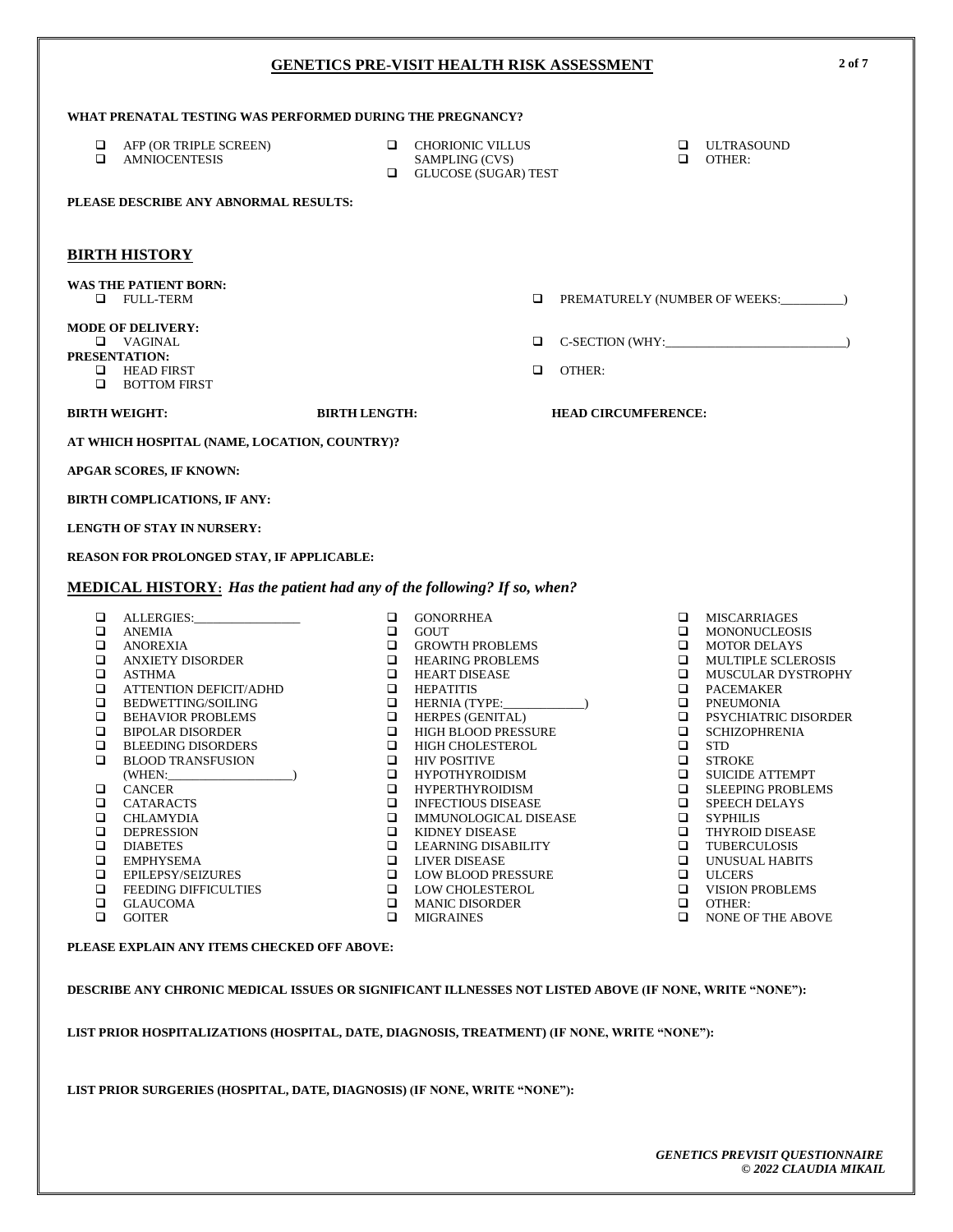# **GENETICS PRE-VISIT HEALTH RISK ASSESSMENT 3 of 7 CURRENT PRESCRIBED OR OVER-THE-COUNTER MEDICATIONS THE PATIENT IS TAKING, INCLUDING DOSES: LIST ALLERGIES TO MEDICATIONS AND TYPE OF REACTION: LIST ANY DIETARY RESTRICTIONS: HOURS OF SLEEP PER NIGHT: IMMUNIZATIONS UP TO DATE?** YES NO **HOW MANY COVID VACCINES HAS THE PATIENT HAD (INCLUDE DATES)? DOSE 1: DOSE 2: DOSE 3: DOSE 4:** PHYSICIANS INVOLVED IN THE PATIENT'S MEDICAL CARE (NAME/SPECIALITY/LAST VISIT/NEXT VISIT): **SOCIAL HISTORY:\*** WITH WHOM DOES THE PATIENT LIVE? HOW MANY DAYS A WEEK DOES THE PATIENT HAVE AN ALCOHOLIC DRINK? **HOW MANY ON A TYPICAL DAY?**  HOW OFTEN MORE THAN 6 PER DAY? DAILY WEEKLY MONTHLY LESS THAN MONTHLY NEVER  $\Box$  HOW MANY CIGARETTES DOES THE PATIENT SMOKE PER DAY? FOR HOW MANY YEARS?

- 
- 

# **DEVELOPMENTAL SCREENING (FOR CHILDREN)**

# **AT WHAT AGE WAS THE PATIENT FIRST ABLE TO DO THE FOLLOWING TASKS?**

*(IF YOU CANNOT REMEMBER WHEN, BUT YOUR CHILD CAN PERFORM THE TASK, JUST CHECK THE BOX. IF YOU KNOW THAT THE SKILL WAS REACHED LATER THAN NORMAL, WRITE "LATE"):*

| <b>ASK FOR FOOD</b>              | <b>SAY FIRST WORD</b>      |
|----------------------------------|----------------------------|
| <b>BABBLE</b>                    | <b>SAY MAMA/DADA</b>       |
| <b>CRAWL</b>                     | <b>SIT UNSUPPORTED</b>     |
| <b>CRAWL UP STAIRS</b>           | <b>SMILE</b>               |
| <b>ENJOY LOOKING AROUND</b>      | TELL HIS/HER NAME AND AGE  |
| <b>FINGERFEED</b>                | <b>TELL STORIES</b>        |
| <b>JUMP SKIP</b>                 | TURN HEAD TO SOUND         |
| <b>LAUGH</b>                     | <b>USE A SPOON</b>         |
| LIFT CHEST WHILE ON STOMACH      | <b>USE A CUP</b>           |
| <b>MANAGE STEPS WITHOUT HELP</b> | USE TWO-WORD COMBINATIONS  |
| <b>NAME COLORS</b>               | <b>WALK ALONE</b>          |
| PEDAL A TRICYCLE                 | WALK ALONG FURNITURE/ WALL |
| PLAY WITH OTHERS                 | WALK WITH HANDS HELD       |
| POINT TO BODY PARTS              | <b>WAVE BYE-BYE</b>        |
| RAISE HEAD WHILE ON STOMACH      | <b>RECOGNIZE PARENTS</b>   |
| <b>RECONGIZE STRANGERS</b>       | <b>ROLL OVER</b>           |
| <b>RUN</b>                       |                            |

# **LIST THE PATIENT'S GRADE LEVEL IN SCHOOL:**

# **THE PATIENT IS ENROLLED IN:**

**Q** REGULAR CLASSES **D** SPECIAL EDUCATION

# **THE PATIENT RECEIVES:**

- **Q** PHYSICAL THERAPY
- OCCUPATIONAL THERAPY
- **O** SPEECH THERAPY
- **INFANT STIMULATION**
- **ADAPTIVE PE**
- OTHER THERAPY

- $\Box$  HOW MANY CAFFEINATED DRINKS DOES THE PATIENT HAVE PER DAY?
- **Q** ARE ANY OTHER SUBSTANCES USED?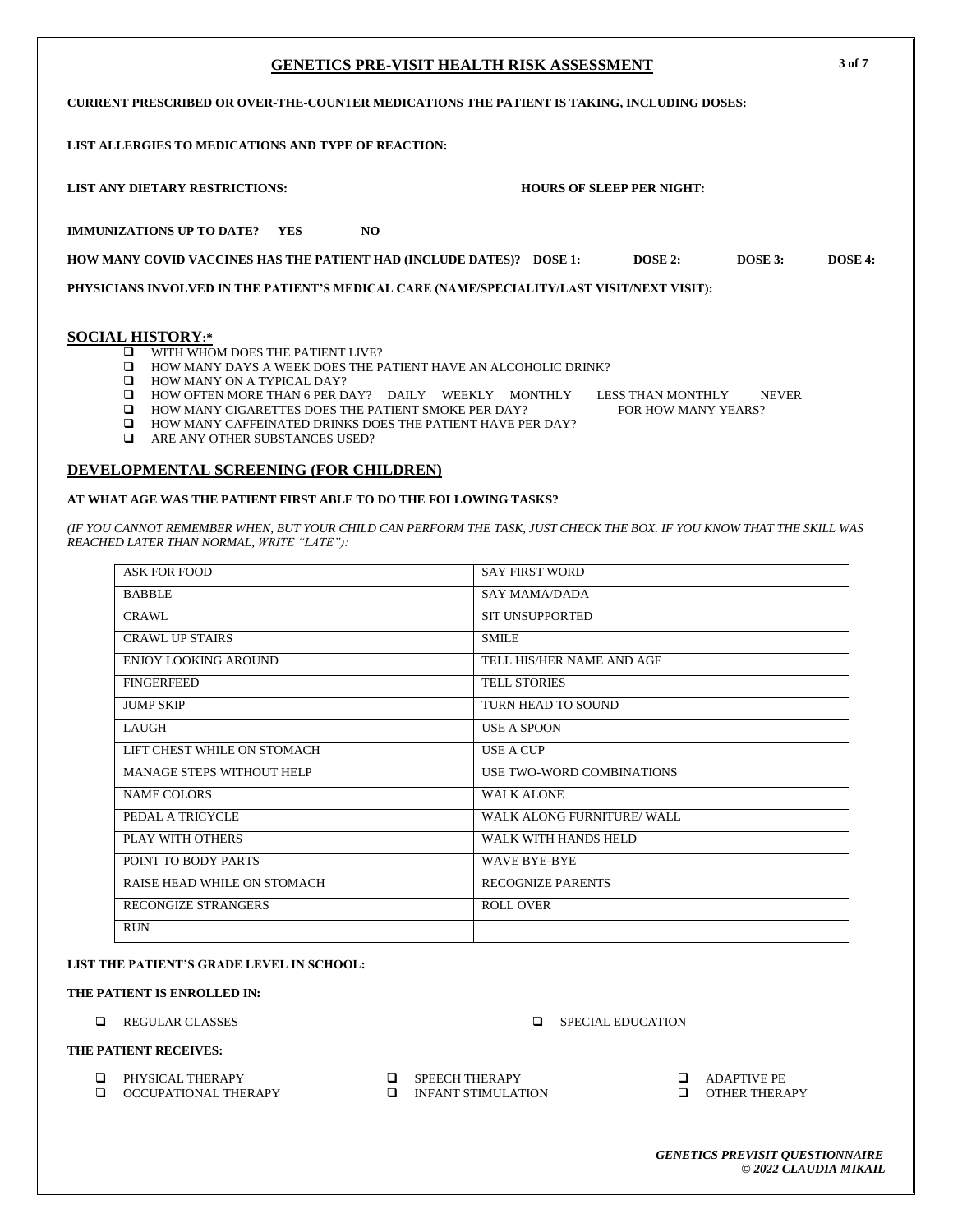| <b>GENETICS PRE-VISIT HEALTH RISK ASSESSMENT</b> |                                                                                                                                           |                |                                                                                                 |                                                                                                                  | 4 of 7     |     |
|--------------------------------------------------|-------------------------------------------------------------------------------------------------------------------------------------------|----------------|-------------------------------------------------------------------------------------------------|------------------------------------------------------------------------------------------------------------------|------------|-----|
|                                                  | HAS THE PATIENT BEEN REFERRED TO A REGIONAL CENTER:                                                                                       |                |                                                                                                 |                                                                                                                  |            |     |
| □                                                | YES (WHICH ONE?                                                                                                                           |                | $\Box$ NO                                                                                       |                                                                                                                  |            |     |
| IF YES, PLEASE DESCRIBE HERE:                    |                                                                                                                                           |                | DO YOU HAVE ANY CONCERNS ABOUT THE PATIENT'S DEVELOPMENT OR SCHOOL PERFORMANCE?                 |                                                                                                                  | <b>YES</b> | NO. |
|                                                  |                                                                                                                                           |                | <b>EDUCATIONAL/DEVELOPMENTAL/OCCUPATIONAL SCREENING (FOR ADULTS)</b>                            |                                                                                                                  |            |     |
|                                                  | WHAT LEVEL OF EDUCATION HAS THE PATIENT ATTAINED?                                                                                         |                |                                                                                                 |                                                                                                                  |            |     |
|                                                  | IMPAIRMENT, OR BEHAVIORAL DISORDER? IF SO, PLEASE DESCRIBE.                                                                               |                | DOES THE PATIENT HAVE DEVELOPMENTAL DELAY, LEARNING OR INTELLECTUAL DISABILITY, OTHER COGNITIVE |                                                                                                                  |            |     |
| IS THE PATIENT EMPLOYED?                         | <b>YES</b>                                                                                                                                | N <sub>O</sub> |                                                                                                 |                                                                                                                  |            |     |
| IF SO, WHAT IS THE OCCUPATION?                   |                                                                                                                                           |                |                                                                                                 |                                                                                                                  |            |     |
|                                                  |                                                                                                                                           |                | THREE GENERATION FAMILY HISTORY SCREENING FOR PEDIGREE ANALYSIS                                 |                                                                                                                  |            |     |
|                                                  |                                                                                                                                           |                | ARE THERE ANY BLOOD RELATIVES WITH A SIMILAR PROBLEM AS THE PATIENT?                            | <b>YES</b>                                                                                                       | NO.        |     |
| IF YES, WHO?                                     |                                                                                                                                           |                |                                                                                                 |                                                                                                                  |            |     |
| <b>CURRENT AGE:</b><br>DATE OF BIRTH:<br>HEIGHT: | PATIENT'S MOTHER'S MEDICAL HISTORY<br>NUMBER OF TOTAL PREGNANCIES:<br><b>NUMBER OF LIVE BIRTHS:</b><br>PATIENT'S FATHER'S MEDICAL HISTORY |                |                                                                                                 | NUMBER OF MISCARRIAGES:<br><b>NUMBER OF STILLBIRTHS:</b><br><b>MEDICAL PROBLEMS:</b><br><b>MEDICATIONS USED:</b> |            |     |
| <b>CURRENT AGE:</b>                              |                                                                                                                                           |                |                                                                                                 | <b>MEDICAL PROBLEMS:</b>                                                                                         |            |     |
| DATE OF BIRTH:<br>HEIGHT:                        |                                                                                                                                           |                |                                                                                                 | <b>MEDICATIONS USED:</b>                                                                                         |            |     |
|                                                  | ARE THE PATIENT'S MOTHER AND FATHER BLOOD-RELATED (E.G., COUSINS?)                                                                        |                |                                                                                                 | <b>YES</b><br>NO.                                                                                                |            |     |
|                                                  |                                                                                                                                           |                | <b>LIST THE PATIENT'S CHILDREN (IF ANY):</b>                                                    |                                                                                                                  |            |     |
| <b>NAME</b>                                      | AGE                                                                                                                                       | <b>SEX</b>     |                                                                                                 | <b>HEALTH</b>                                                                                                    |            |     |
|                                                  |                                                                                                                                           |                |                                                                                                 |                                                                                                                  |            |     |
|                                                  |                                                                                                                                           |                |                                                                                                 |                                                                                                                  |            |     |
|                                                  |                                                                                                                                           |                |                                                                                                 |                                                                                                                  |            |     |
|                                                  |                                                                                                                                           |                |                                                                                                 |                                                                                                                  |            |     |
|                                                  |                                                                                                                                           |                |                                                                                                 |                                                                                                                  |            |     |
|                                                  |                                                                                                                                           |                | <b>BROTHERS AND SISTERS OF PATIENT</b>                                                          |                                                                                                                  |            |     |

*(IF HALF-SIBLINGS, PLEASE NOTE MATERNAL OR PATERNAL) (ADD LINES IF NEEDED):*

| <b>NAME</b> | AGE | <b>SEX</b> | HEALTH | FULL OR HALF SIBLING |
|-------------|-----|------------|--------|----------------------|
|             |     |            |        |                      |
|             |     |            |        |                      |
|             |     |            |        |                      |
|             |     |            |        |                      |
|             |     |            |        |                      |
|             |     |            |        |                      |
|             |     |            |        |                      |
|             |     |            |        |                      |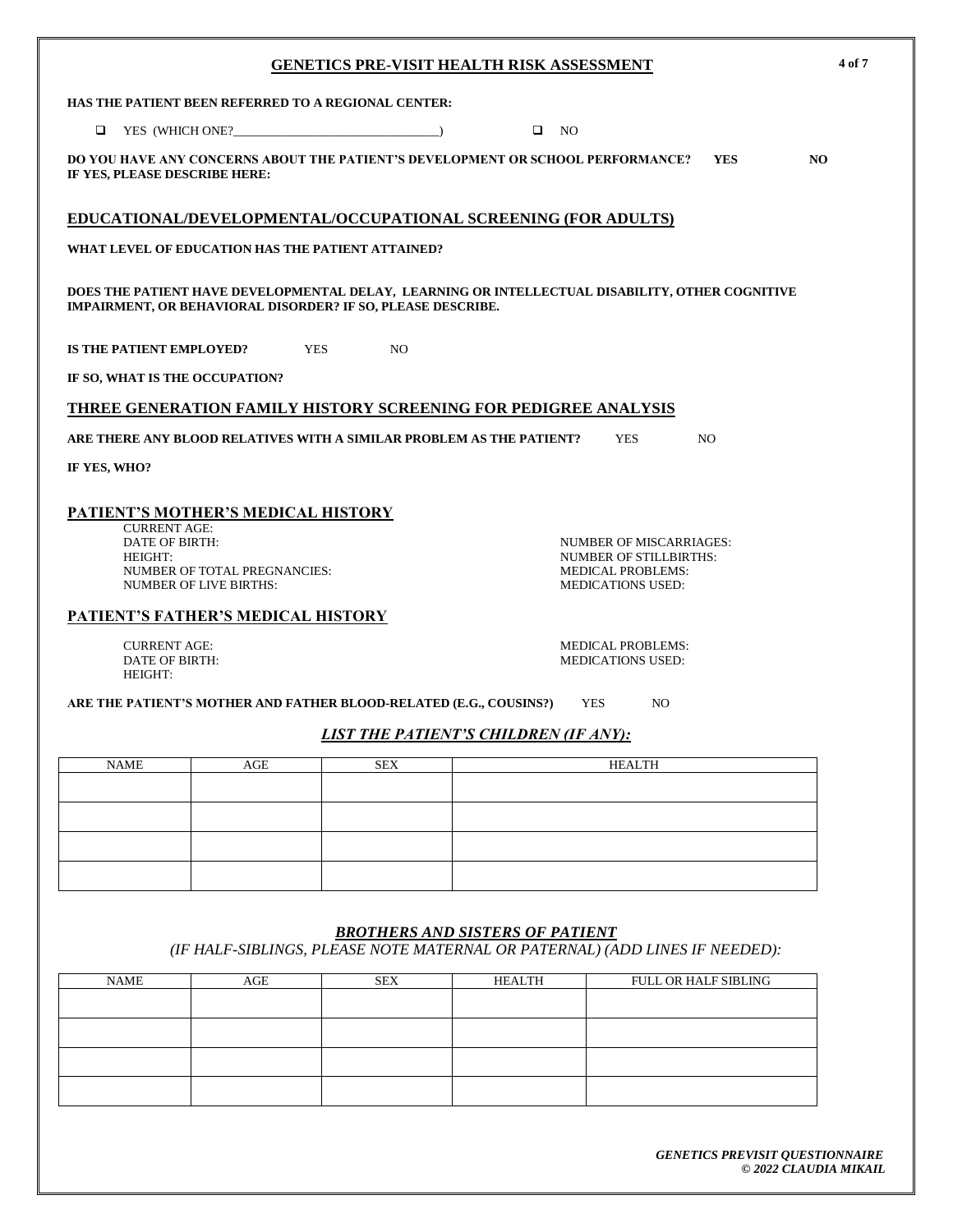DO THE PATIENT'S BROTHERS AND SISTERS HAVE KIDS?

ARE THEY HEALTHY?

# *GRANDPARENTS OF PATIENT*

| <b>RELATIONSHIP</b> | NAME | AGE | ETHNICITY * | <b>HEALTH</b> |
|---------------------|------|-----|-------------|---------------|
| MATERNAL            |      |     |             |               |
| <b>GRANDMOTHER</b>  |      |     |             |               |
| <b>MATERNAL</b>     |      |     |             |               |
| <b>GRANDFATHER</b>  |      |     |             |               |
|                     |      |     |             |               |
| <b>PATERNAL</b>     |      |     |             |               |
| <b>GRANDMOTHER</b>  |      |     |             |               |
| PATERNAL            |      |     |             |               |
| <b>GRANDFATHER</b>  |      |     |             |               |

\*ETHNICITY: Mark if your grandparents or other ancestors are from any of these geographic regions or ethnic groups (relates to the epidemiology of some genetic diseases):

 $\Box$  African  $\Box$  Ashkenazic Jewish  $\Box$ 

 $\Box$  Asian<br> $\Box$  Caribb

- Caribbean
- $\Box$  Central American<br> $\Box$  European
- European

# $\Box$  Filipino<br> $\Box$  French (

 $\Box$  French Canadian<br> $\Box$  Hispanic

- 
- 
- $\Box$  Middle Eastern Jewish<br> $\Box$  Native American/Alask Native American/Alaskan Native

 $\Box$  Pacific Islander<br> $\Box$  Persian Jewish

 $\Box$  Persian Jewish<br> $\Box$  Sephardic Jewis

 $\Box$  Sephardic Jewish<br> $\Box$  South American South American

 $\Box$  Other:

*LIST THE PATIENT'S MOTHER'S BROTHERS AND SISTERS (IF HALF SIBLINGS, PLEASE NOTE MATERNAL OR PATERNAL) (ADD ADDITIONAL LINES IF NECESSARY)*

*AUNTS AND UNCLES OF PATIENT*

| <b>NAME</b> | AGE | <b>SEX</b> | HEALTH | <b>FULL OR HALF SIBLING</b> |
|-------------|-----|------------|--------|-----------------------------|
|             |     |            |        |                             |
|             |     |            |        |                             |
|             |     |            |        |                             |
|             |     |            |        |                             |

*LIST THE PATIENT'S FATHER'S BROTHERS AND SISTERS (IF HALF SIBLINGS, PLEASE NOTE MATERNAL OR PATERNAL) (ADD ADDITIONAL LINES IF NECESSARY)*

| NAME | AGE | <b>SEX</b> | HEALTH | FULL OR HALF SIBLING |
|------|-----|------------|--------|----------------------|
|      |     |            |        |                      |
|      |     |            |        |                      |
|      |     |            |        |                      |
|      |     |            |        |                      |
|      |     |            |        |                      |
|      |     |            |        |                      |

#### **IS THERE HISTORY IN THE PATIENT'S FAMILY OF:**

- **Q** ATTENTION
- DEFICIT/HYPERACTIVITY
- **Q** AUTISM
- **Q** BIRTH DEFECTS<br>**Q** CANCER
- $\Box$  CANCER<br> $\Box$  DEVELOP
- DEVELOPMENTAL DELAY

#### **IF YES, PLEASE EXPLAIN IN MORE DETAIL:**

- **INFERTILITY**<br>**INTELLECTU.**
- INTELLECTUAL DISABILITY
- **O** MISCARRIAGES
- **NEWBORN/CHILDHOOD** DEATHS
- **EXECUTATRIC DISORDERS**
- **Q** STILLBIRTHS
- **UNUSUAL FEATURES**
- **Q** OTHER DISEASES:
- NONE OF THE ABOVE

**5 of 7**

 $\Box$  Hispanic<br> $\Box$  Middle E Middle Eastern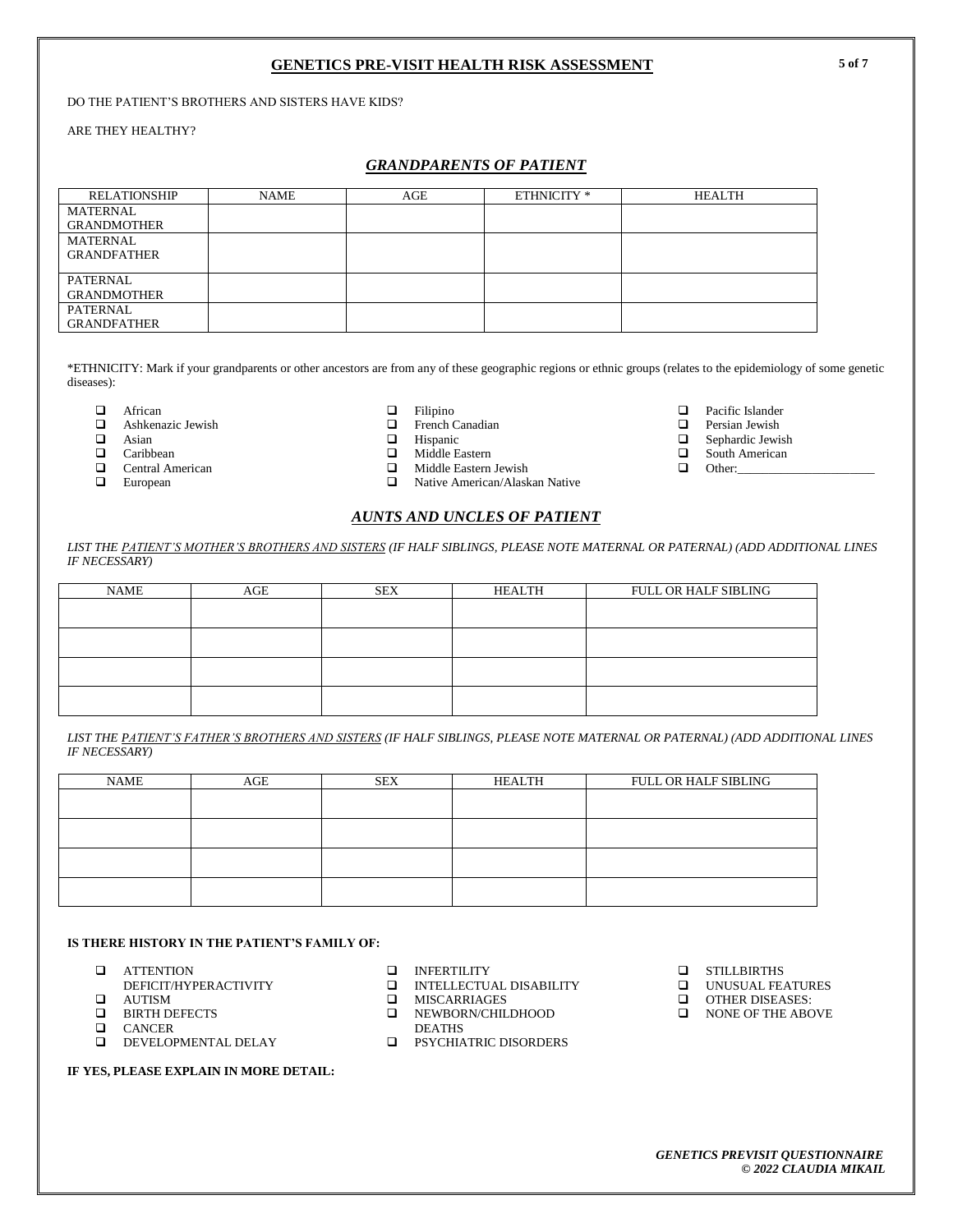# **SCREENING BY SYSTEMS**

| WEIGHT:<br><b>PATIENT HEIGHT:</b>                                                                 |                                                                                                                                                    |                                 |                                                                                                                           |                  |                                                                   |  |
|---------------------------------------------------------------------------------------------------|----------------------------------------------------------------------------------------------------------------------------------------------------|---------------------------------|---------------------------------------------------------------------------------------------------------------------------|------------------|-------------------------------------------------------------------|--|
| DOES THE PATIENT HAVE ANY OF THE FOLLOWING SYMPTOMS OR CONDITIONS? (IF SO, CHECK THEM OFF BELOW). |                                                                                                                                                    |                                 |                                                                                                                           |                  |                                                                   |  |
| <b>GENERAL</b>                                                                                    |                                                                                                                                                    |                                 |                                                                                                                           |                  |                                                                   |  |
|                                                                                                   | $\Box$ FEVER<br>$\Box$ CHILLS<br>$\square$ SWEATS<br>$\Box$ CHANGE IN WEIGHT                                                                       | $\Box$                          | <b>Q</b> FATIGUE<br><b>Q</b> TEMPERATURE<br><b>SENSITIVITY</b><br>OTHER:                                                  | $\Box$           | <b>NONE OF THE ABOVE</b>                                          |  |
| <b>SKIN</b>                                                                                       |                                                                                                                                                    |                                 |                                                                                                                           |                  |                                                                   |  |
| □<br>□<br>$\Box$                                                                                  | <b>RASHES</b><br>EASY BRUISING<br>$\Box$ ECZEMA<br><b>BIRTHMARKS</b>                                                                               | □                               | <b>Q</b> LUMPS<br><b>Q</b> SKIN CHANGES<br><b>Q</b> NAIL CHANGES<br><b>CHANGES IN MOLES</b>                               | ◻                | $\Box$ OTHER:<br><b>NONE OF THE ABOVE</b>                         |  |
| <b>EYES</b>                                                                                       |                                                                                                                                                    |                                 |                                                                                                                           |                  |                                                                   |  |
| o.<br>$\Box$<br>□                                                                                 | REDNESS<br>DISCHARGE<br><b>CHANGE IN VISION</b>                                                                                                    | ▫                               | <b>Q</b> GLAUCOMA<br><b>Q</b> CATARACTS<br>EYEGLASSES                                                                     | $\Box$<br>▫<br>◻ | <b>SENSITIVITY TO LIGHT</b><br>OTHER:<br><b>NONE OF THE ABOVE</b> |  |
| <b>EARS</b>                                                                                       |                                                                                                                                                    |                                 |                                                                                                                           |                  |                                                                   |  |
| ❏<br>□                                                                                            | <b>INFECTIONS</b><br><b>RINGING</b>                                                                                                                | □                               | <b>E HEARING IMPAIRMENT</b><br>OTHER:                                                                                     | ▫                | <b>NONE OF THE ABOVE</b>                                          |  |
| <b>NOSE</b>                                                                                       |                                                                                                                                                    |                                 |                                                                                                                           |                  |                                                                   |  |
| $\Box$<br>❏                                                                                       | BLEEDING<br>FREQUENT COLDS                                                                                                                         | $\Box$<br>▫                     | NASAL POLYPS<br>OTHER:                                                                                                    | $\Box$           | <b>NONE OF THE ABOVE</b>                                          |  |
|                                                                                                   | <b>MOUTH/THROAT</b>                                                                                                                                |                                 |                                                                                                                           |                  |                                                                   |  |
| □                                                                                                 | $\Box$ PROBLEMS WITH TEETH<br>PROBLEMS WITH GUMS                                                                                                   | □                               | <b>Q</b> FREQUENT SORE<br><b>THROATS</b><br>UNUSUAL VOICE                                                                 | $\Box$<br>◻      | OTHER:<br><b>NONE OF THE ABOVE</b>                                |  |
| <b>NECK</b><br>□<br>$\Box$                                                                        | GOITER<br>LUMPS                                                                                                                                    | □<br>$\Box$                     | PAIN<br>THYROID PROBLEMS                                                                                                  | □<br>◻           | OTHER:<br><b>NONE OF THE ABOVE</b>                                |  |
|                                                                                                   |                                                                                                                                                    |                                 |                                                                                                                           |                  |                                                                   |  |
| <b>CHEST</b><br>$\Box$<br>$\Box$                                                                  | $\Box$ COUGH<br>$\Box$ ASTHMA<br><b>Q</b> SNORING<br>PAIN<br>WHEEZING                                                                              |                                 | <b>E SHORTNESS OF BREATH</b><br><b>E SHORTNESS OF BREATH</b><br>WHILE SLEEPING<br><b>Q</b> RESPIRATORY<br><b>PROBLEMS</b> | $\Box$<br>$\Box$ | <b>Q</b> PNEUMONIA<br>OTHER:<br>NONE OF THE ABOVE                 |  |
| <b>HEART</b>                                                                                      |                                                                                                                                                    |                                 |                                                                                                                           |                  |                                                                   |  |
| o.<br>$\Box$                                                                                      | <b>PALPITATIONS</b><br><b>HEART MURMUR</b>                                                                                                         | □                               | <b>SHORTNESS OF BREATH</b><br>WITH EXERTION                                                                               | □<br>$\Box$      | OTHER:<br><b>NONE OF THE ABOVE</b>                                |  |
| <b>DIGESTIVE</b>                                                                                  |                                                                                                                                                    |                                 |                                                                                                                           |                  |                                                                   |  |
| □                                                                                                 | <b>BLOOD IN STOOLS</b><br><b>Q</b> CONSTIPATION<br>$\Box$ DIARRHEA<br>$\Box$ EXCESSIVE HUNGER<br><b>Q</b> FOOD INTOLERANCE<br>$\Box$ LIVER DISEASE | □<br>□<br>$\Box$<br>$\Box$<br>□ | NAUSEA<br><b>POOR APPETITE</b><br><b>STOMACH ACHES</b><br>SWALLOWING<br><b>DIFFICULTY</b><br><b>THIRST</b>                | □<br>▫<br>$\Box$ | VOMITING<br>OTHER:<br>NONE OF THE ABOVE                           |  |
| <b>URINARY</b>                                                                                    |                                                                                                                                                    |                                 |                                                                                                                           |                  |                                                                   |  |
| □<br>□                                                                                            | PAIN ON URINATION<br>$\Box$ BLOOD IN URINE<br><b>STRONG ODOR OF URINE</b>                                                                          | □<br>▫<br>□                     | <b>FREQUENT URINATION</b><br><b>BEDWETTING</b><br>UNUSUAL URINE COLOR                                                     | o<br>◻           | OTHER:<br>NONE OF THE ABOVE                                       |  |
| <b>MUSCLE/BONE</b>                                                                                |                                                                                                                                                    |                                 |                                                                                                                           |                  |                                                                   |  |
| □<br>▫                                                                                            | <b>WEAKNESS</b><br><b>LIMITATION OF</b><br><b>MOVEMENT</b>                                                                                         | □<br>□<br>□                     | CRAMPS<br><b>STIFFNESS</b><br><b>JOINT PAIN</b>                                                                           | □<br>□           | OTHER:<br><b>NONE OF THE ABOVE</b>                                |  |